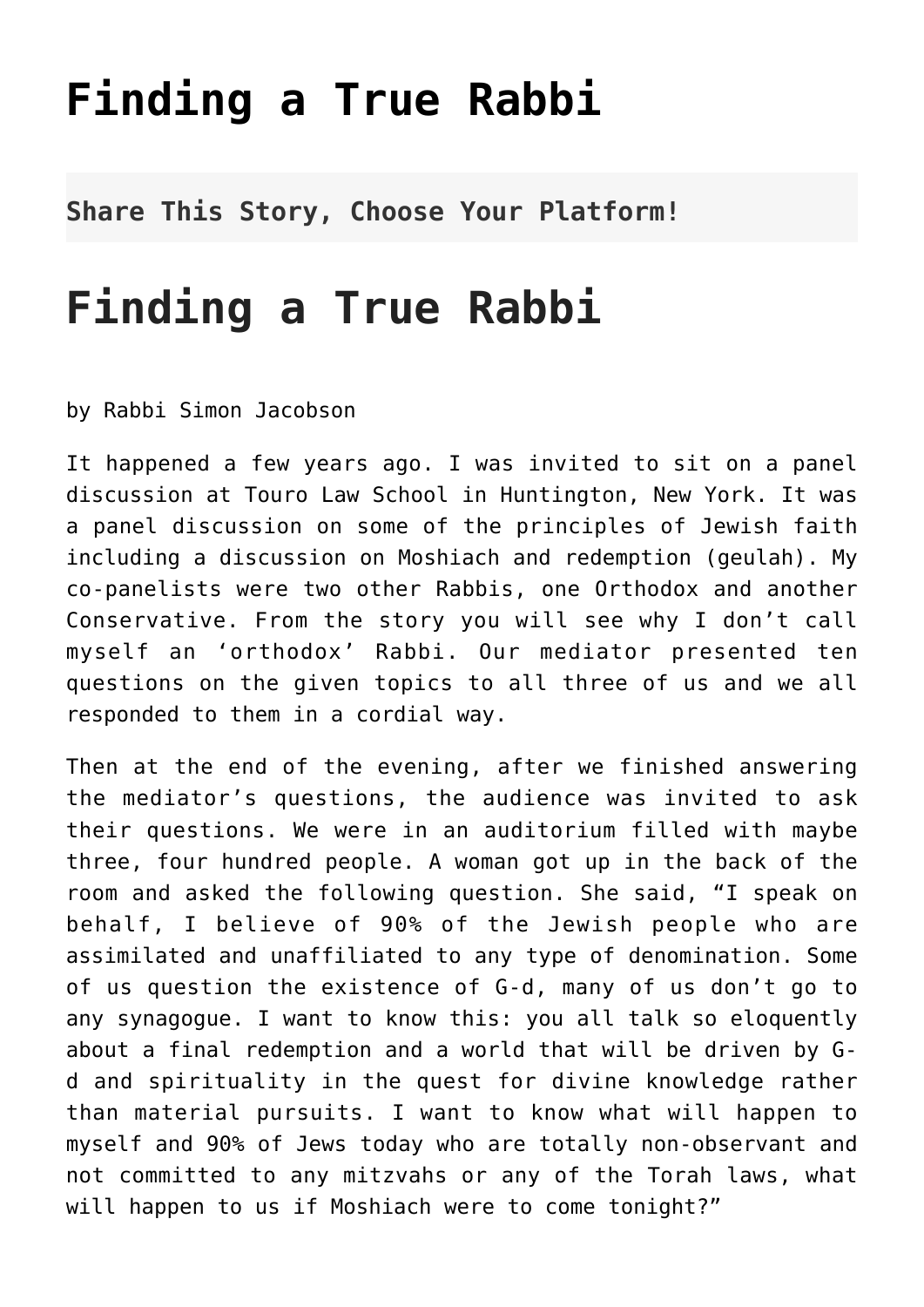"Pretty good question," I say to myself.

The order of response was first the orthodox Rabbi. He said four words: "G-d will have mercy." Subsequently, a resounding boo arose from the entire crowd. Clearly they were not satisfied with his answer and found it condescending. This was not exactly a reverent audience, you can imagine, so they didn't mind booing a Rabbi. That's what he said and that's how they responded to his answer.

Then came the Conservative Rabbi's turn. He actually turned to me and said, "yes, I have the same question Rabbi Jacobson. What will happen to the unaffiliated?" The crowd laughed. That would have been bad enough, but then he added the following. His voice dripping with cynicism, he said he once heard in the name of one of the Torah leaders and scholars of the last generation, I won't go in to graphic detail, that the Holocaust was G-d's punishment of the Jews, particularly those in central Europe, Germany and France (the birth of the reform movement there etc.), for breaking Jewish law. And the Rabbi went on to list how every atrocity perpetrated by the Nazis was a result of another broken commandment broken. The reason their hair was shorn was because they didn't cover their hair, the reason their arms were hurt was because they didn't put on Tefillin. Children were killed because they weren't born in purity, etc. etc. And so if the Messiah were to come tonight, the conservative Rabbi turned to me and asked, "Is that what you believe will happen to 90% of the Jewish people, the people that don't keep the Mitzvot, will they experience anther holocaust?"

His words were chilling — he had succeeded in getting the entire crowd roiled up. Turbulence and tension filled the air.

There are questions and there are questions. This woman's question was one of those moments of truth. Because ultimately her simple question touches the heart of all of Judaism; it exposes what we really believe, it touches us all. I must tell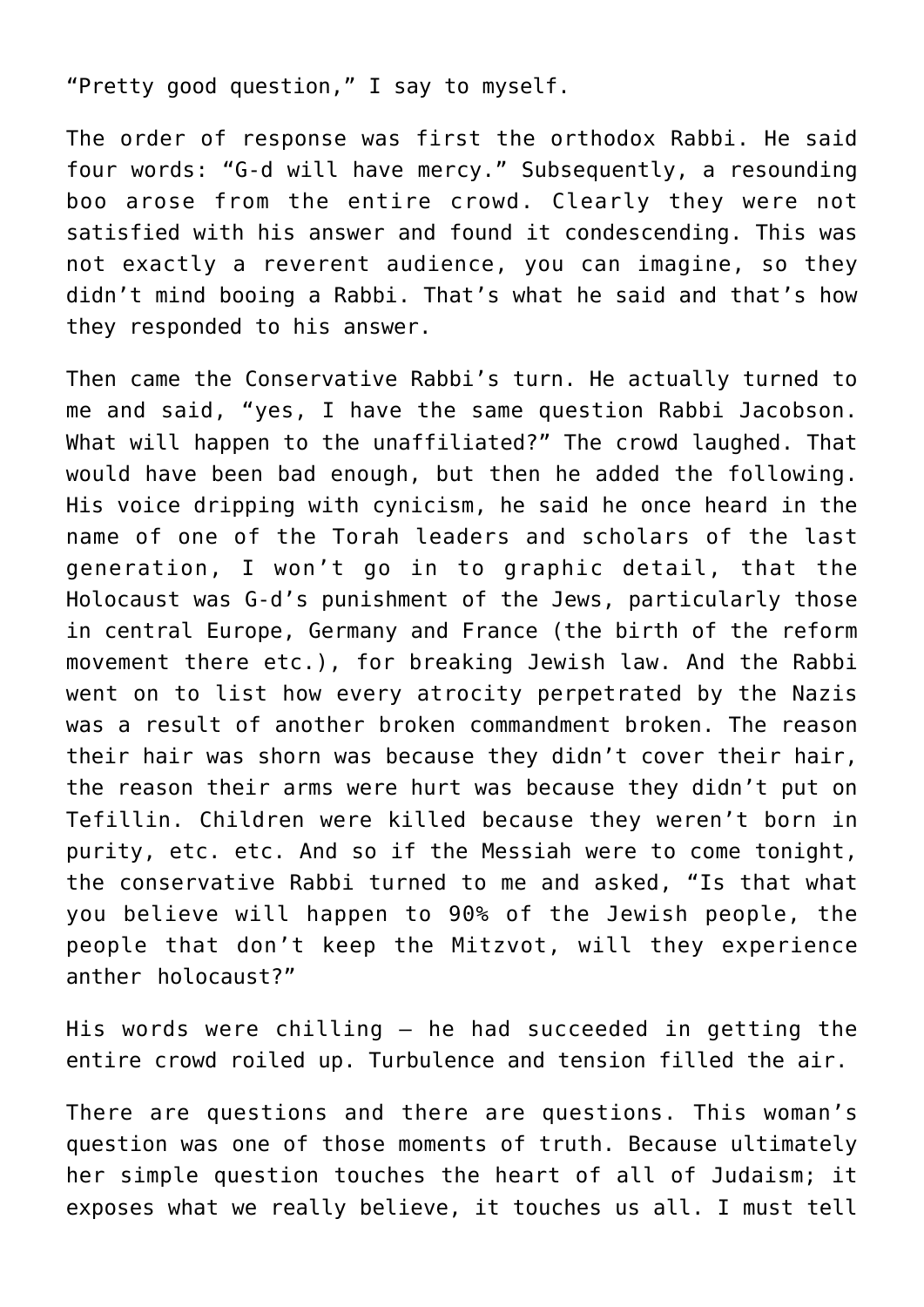you that this was one of the most powerful experiences in my life. Imagine the scene of 400 stunned people sitting there waiting for my response. I sat there on the podium under those glaring lights, getting hotter under the collar. A thundering silence filled the room. Clearly, this question when straight to people's hearts. The question was provocative but to the point. And how? As it came my turn to speak, every second turned into an hour. Frankly, I had no idea what I was going to say. One thing was for sure. I was not going to get away with some evasive cliche or humorous answer. This was a real moment of truth. Sometimes your entire life training is to prepare you to answer this type of question. I knew that my response – especially in context of the other Rabbis – what shall we call it…could make it or break it for hundreds of people.

So, what does one do in a time like this? You pray that G-d put the right words in your mouth. I thought to myself: How would Moses, the Baal Shem Tov, the Rebbe – all the true Jew lovers – what would they say to this question? What would G-d Himself say to this woman?

I prayed to G-d to put the right words my mouth. I took a deep breath and here is what I said:

"One of the Rebbe's once said that if you are asked a question and you don't have an answer you should tell a story and if that doesn't work you should sing a song. I will try to tell a story and I hope this story answers your question and I won't need to sing.

"In the 19th century there was a Rebbe that lived in a town in Russia, a great Rebbe, mystic and scholar, and very well respected. One Simchat Torah in 1887 the Rebbe spoke about the great virtues of simple folk. He spoke very highly about their special stature, and how they are in some ways even greater than the scholar and pious person. These were not just words. Among the Rebbe's close acquaintances was a secular, non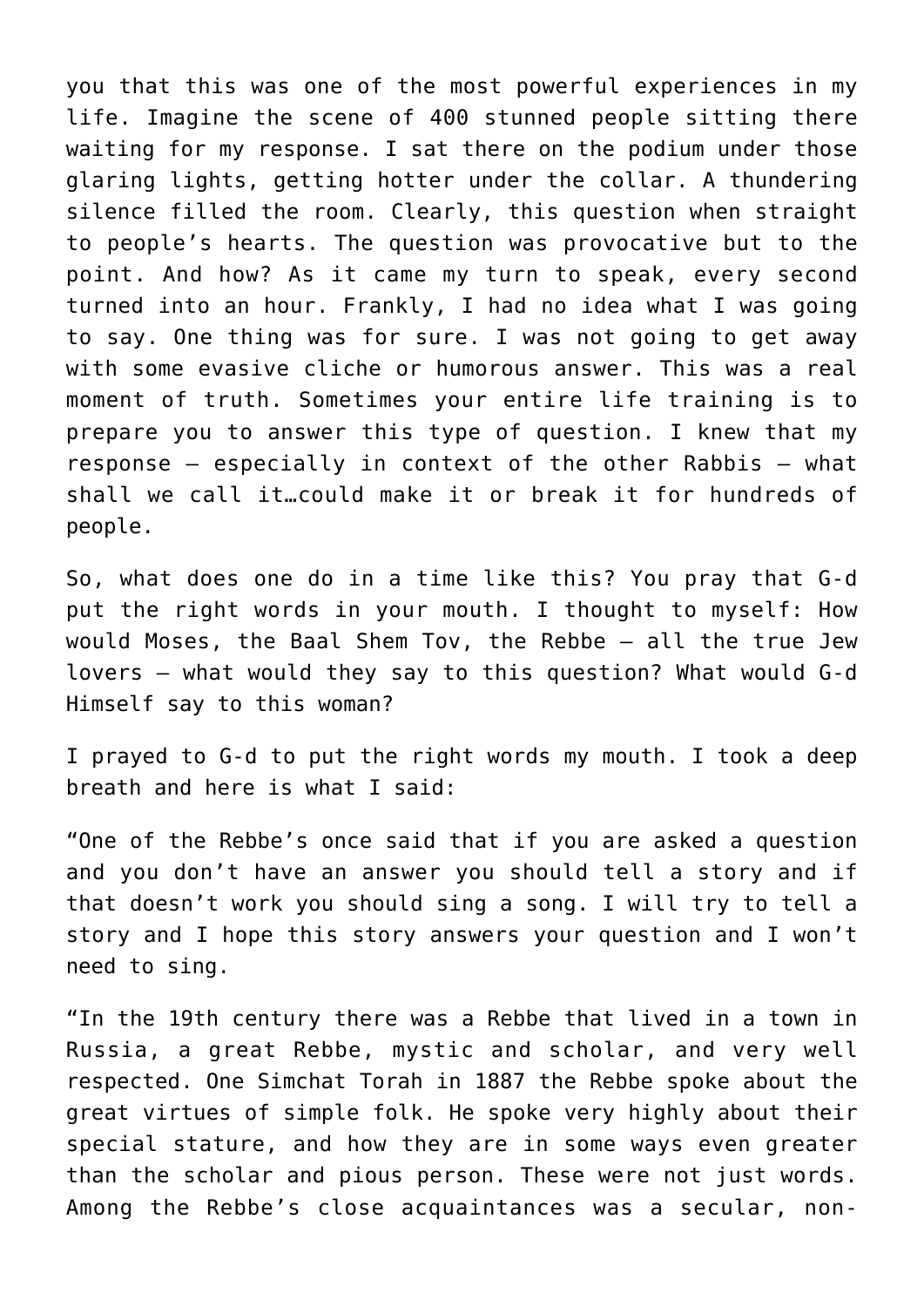observant Jew. He was neither a scholar nor very pious, but the Rebbe spent serious time with him.

"Following the talk, one of the elder Chassidim came to the Rebbe and asked with respect. "The Rebbe encourages us to ask questions, so I have a question. While I understand that a simple person has certain virtues, yet the way the Rebbe described it seems somewhat 'stretching it.' I respect the Rebbe's choices but how is it that the Rebbe can justify spending so much disproportionate time with this fellow who is neither a scholar nor a pious man, when so many of his students and followers would give their lives to spend just a few minutes with the Rebbe, for wisdom, for inspiration.

"Knowing that this Chassid was a diamond merchant, the Rebbe asked him to bring several diamonds of different values so that the he (the Rebbe) could choose the most precious one of the lot. It was a strange request but the Rebbe asked so a Chassid complies although he didn't know what the Rebbe was getting at. He brought several precious stones of different values. The Rebbe chose the largest and brightest stone and exclaimed: "this is the most precious of the lot – am I right?!" he asked the Chassid. The Chassid didn't want to contradict the Rebbe so he remained quiet. But after the Rebbe insisted, the Chassid said, "well, that is not really the most precious one."

"But it looks so beautiful and large" asked the Rebbe. The Chassid replied, "with all due respect Rebbe, you need to have a trained eye. The naked eye cannot tell the value of a stone, the cut, the color, the clarity." The Rebbe smiled and said to him, "with all due respect, if that is the case with stones, how much more so with neshamot, souls. It is not what meets the eye, you need to have a trained eye, the naked eye can't tell anything about neshamot" That was his answer to his question about the value of people.

After telling this story, I continued: "There is no human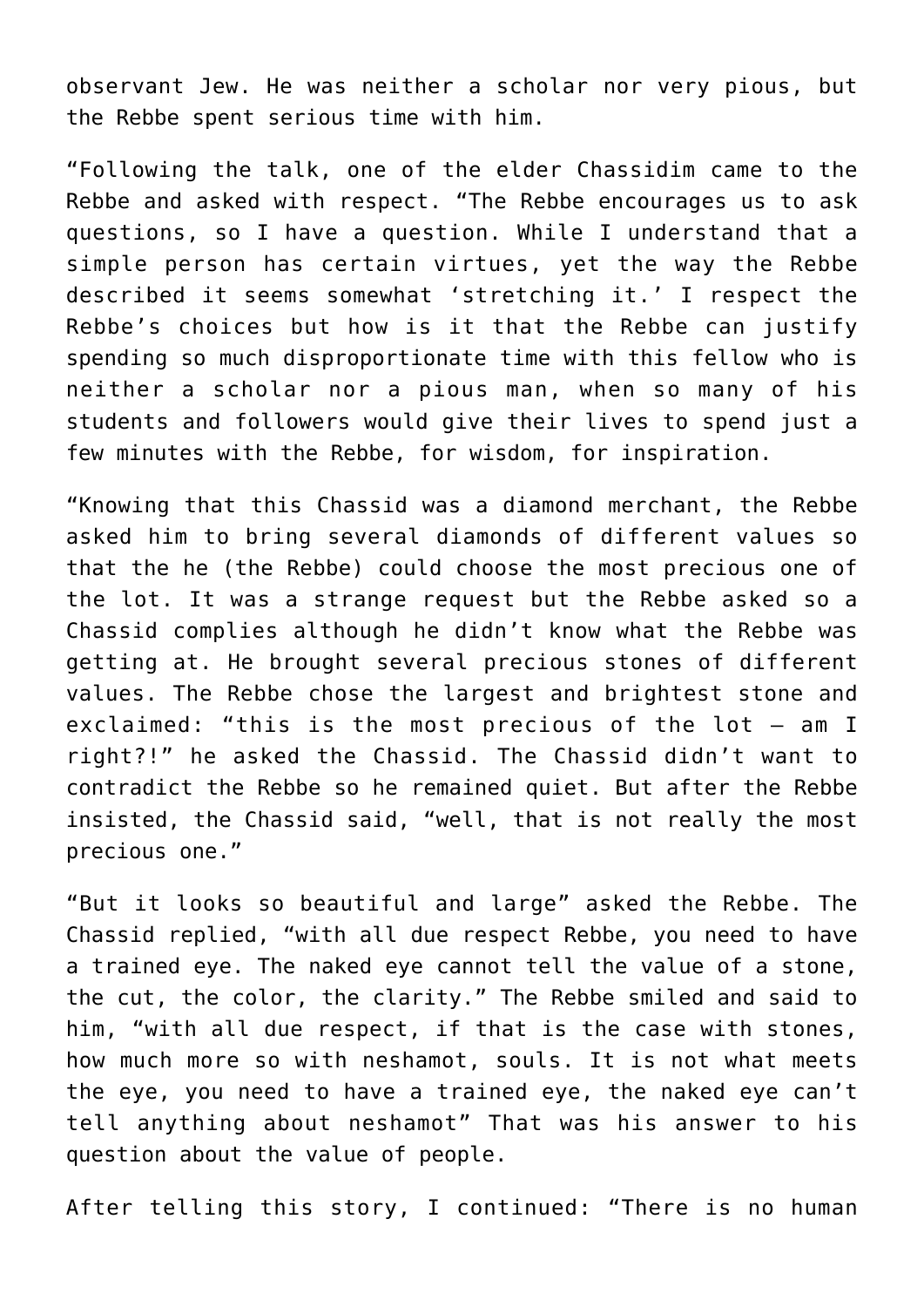being in the world that can measure souls because souls are not man made, they are divine. Therefore only G-d knows the true nature of our souls, we humans don't. I don't know whose neshama is greater, whether it is yours (I pointed to the woman) or it's mine or its someone else's, or this orthodox Rabbi's or this conservative Rabbi's or anyone else in this room. Not only don't I know, but it doesn't even matter. It is not our business to know, or to judge or to measure the value of souls. If we had to know the nature of the soul, we would have been told. It is not our job and function to know. The fact is that we all have neshamot and we do not know whose is greater. Sometimes the one with the greatest challenges is the one with the greatest soul.

"We know very little about a soul and its journey. Remember, none of us chose to be born into the families that we were born into. Why for instance, is one child born into a healthy, nurturing home, and another child is born into a dysfunctional, abusive home? Why is one child born into a home which provided the child with a strong spiritual education, one that offered a proud and educated Jewish influence, and another child is born into a home that provided no education, or a very negative and illiterate one? These are part of G-d's mysterious ways and only G-d knows the answer to these questions. One thing is for sure: Each soul is pure and holy, and no one has the right or the knowledge to know the level of a soul. We cannot judge anyone, because we don't know all the forces that have shaped their lives.

"None of us chose to be born into the families that we were born into. I didn't choose my parents and the education and level of observance they provided me. You didn't choose your family, and the 90% of the unaffiliated Jews that you described also didn't choose. It is all driven by Divine intervention, G-d chooses. In other words, the type of education, the kind of family and environment that we would be exposed to is totally not up to us. So therefore we cannot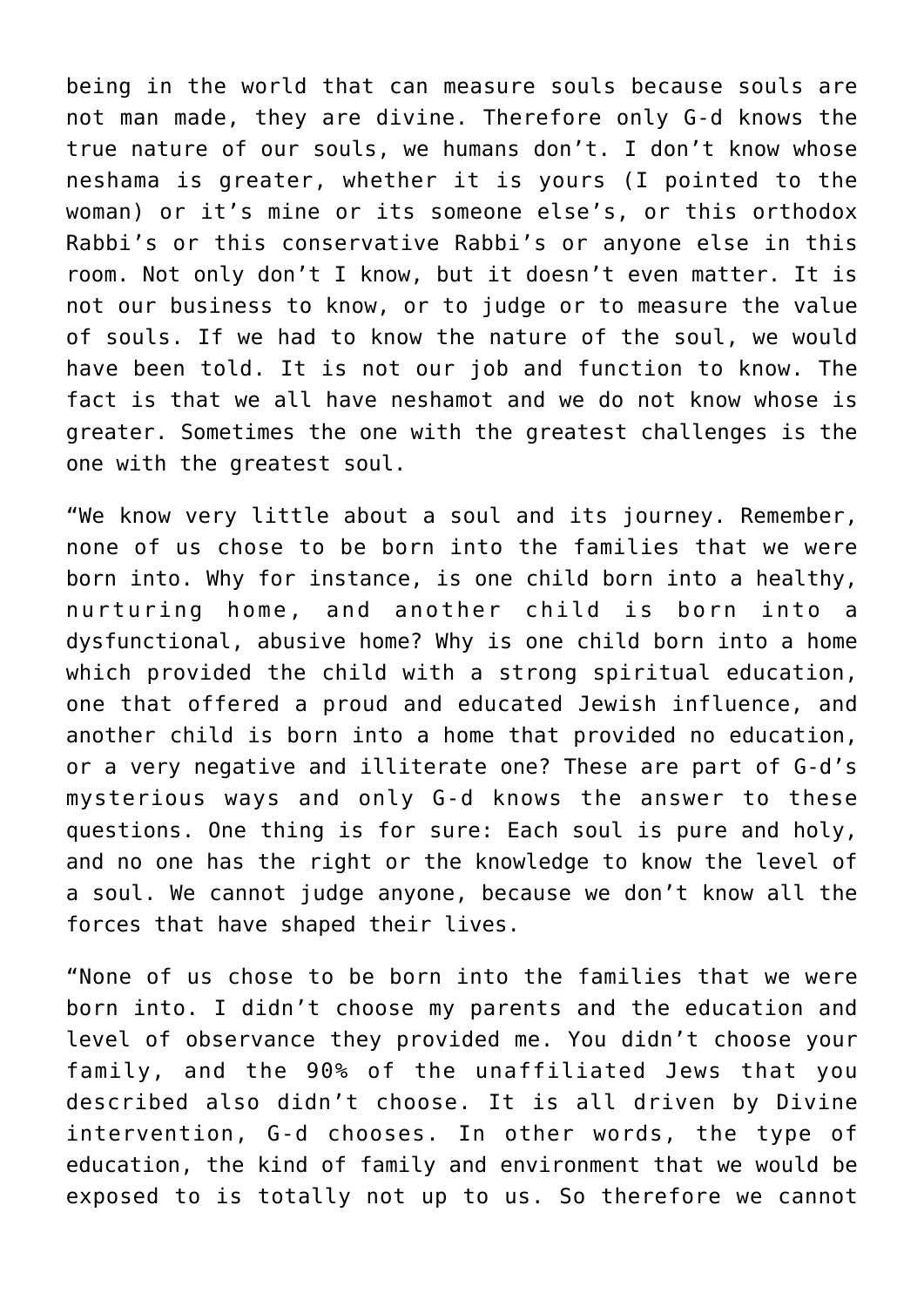judge people and measure them based on that.

"The only thing we could measure  $-$  even if we had that right  $$ is: what did you do with the abilities and opportunities that were presented to you?

I continued:

"One step further. It says in holy books that Moses was shown all the generations to come. Moses is the first and greatest leader of the Jewish people, their shepherd, 'roeh Yisroel.' Before he passed away, G-d wanted to show him the future generations so that he would have nachas (pleasure) to see how they would thrive under all circumstances. Of all the things he saw what impressed Moses most was the effort and commitment of the last generation. The Torah tells us that Moses is the humblest man that walked the face of this earth. Why was he so humble? He was humble before our generation. When he saw this generation – one so assimilated, so secular, a generation that grew out of generations who suffered so much – and yet there are Jews trying to connect to G-d, that humbled Moses. This one tries to keep a Shabbos, this one tries to light a Shabbos candle, Yizkor on Yom Kippur, whatever. That humbled him.

"You know why? Because his generation was 'enlightened.' They all witnessed and experienced miracles. The exodus from Egypt, the parting of the sea, revelation at Sinai, forty years of miracles in the wilderness and yet they were far from perfect. But this generation did not see miracles. It is a generation that has every reason to deny G-d. A generation that followed the holocaust and before that, the pogroms in Eastern Europe, the Cossacks, and before that the Inquisition and the Crusaders. On and On, you name it and still there are people walking the streets of New York or Bangkok, Melbourne or Stockholm, Tel Aviv or Capetown, wherever it may be, and are aspiring and trying – that humbled Moses more than anything else."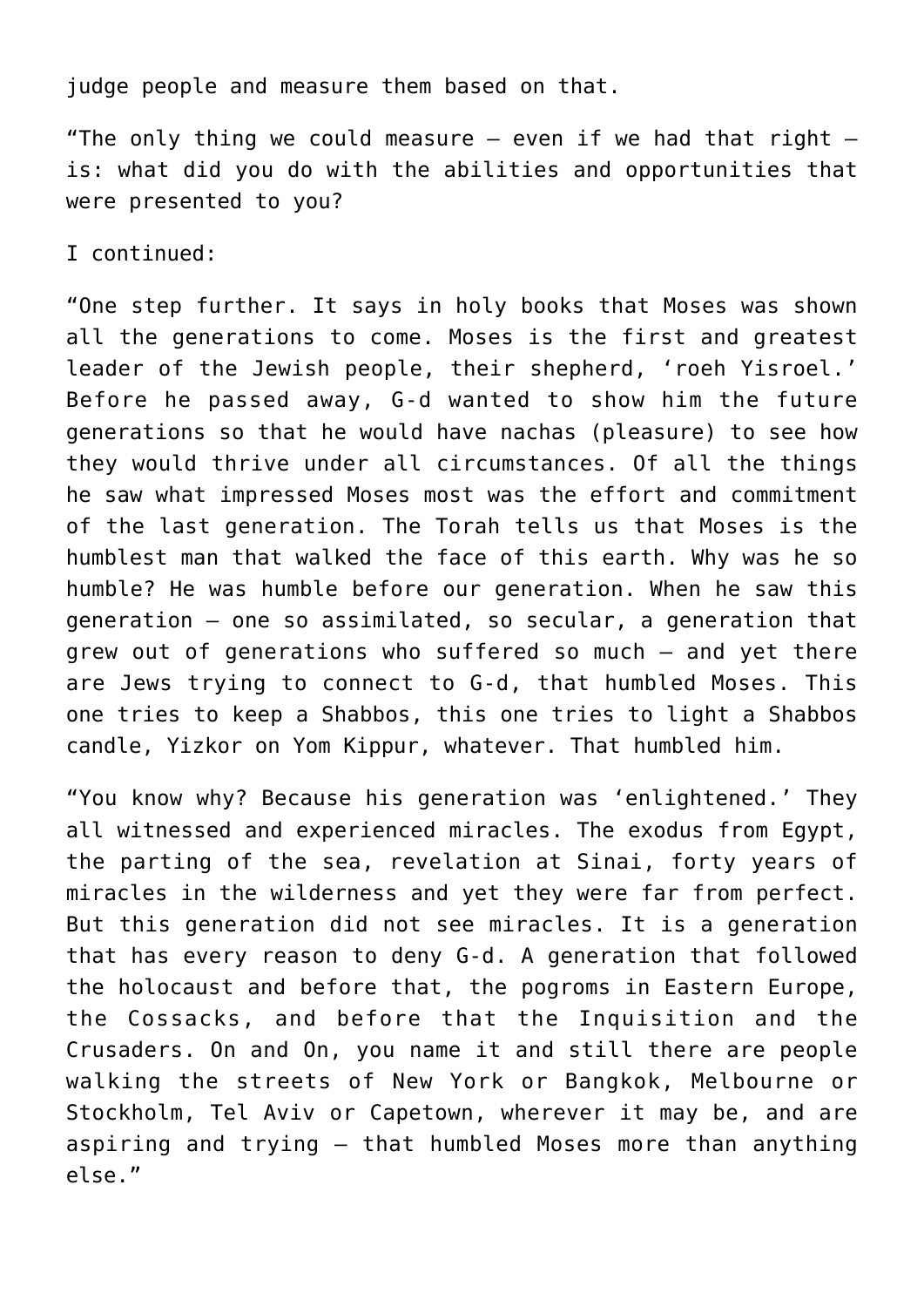Then I concluded:

"I don't know much more than you do, and I don't understand it all on a cosmic level, but in reply to your question, I can say this: I was taught by my Rebbes that if Moshiach is to come tonight, people with the greatest challenges will march first – being the ones that made Moses humble. If Moshiach comes tonight, by tomorrow morning you and every person on this earth will recognize that Mitzvos and Torah is the healthiest and best way for a person and a Jew to self actualize and to live up to their divine calling and their highest potential."

There was silent hush in the room after I finished speaking. I felt a very strong emotional reaction coming from the crowd, a powerful surge of electricity that was felt across the entire room. People were crying and the woman who asked the question came over to me in tears. It was amazing, beyond description. I was deeply moved and never forgot that evening.

I sincerely say this with all humility – because I know that my answer was not my own. I truly feel privileged to have a Rebbe who taught me how to answer to this question. Without that I honestly believe that I would have had the same blank response as the other two rabbis did.

I must admit that I felt proud at that moment, and every time I think about that evening. Not arrogant pride, but blessed pride. A pride that is mixed with deep sadness, because right here before my eyes I saw both the tragedy and blessing of our times. These two so-called Rabbis could not answer this earth shattering and life-defining question. If they cannot answer such a fundamental question, what are they doing to their constituents?! Without the basic understanding of the soul, are they truly able to foster love and respect for people that are not like themselves – people from other communities, people who may dress and behave differently, people who may go to other synagogues, unaffiliated Jews and so on?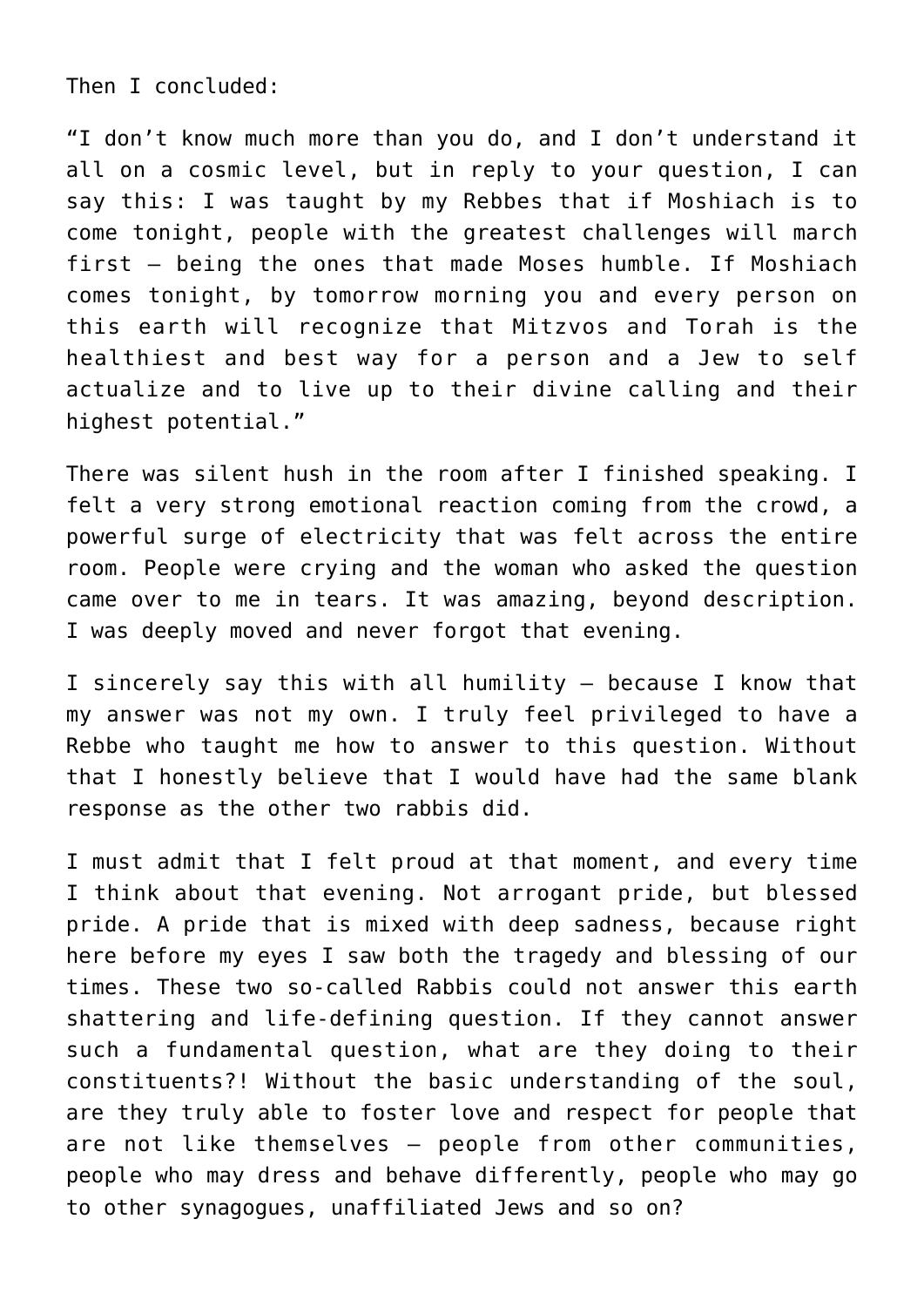The reason they could not answer the question is because they never learned about the neshama – the soul. They may know much about the Torah's laws and dictates, but not much about the human spirit. The reason I was able to address the issue was not because of my innovation or creative skills, but because I was taught these principles. The indispensable value and sanctity of every individual soul – despite its challenges and opportunities – is the most fundamental principle in Judaism. This is what Torah is all about; everything else is commentary.

G-d created the neshama. Each human being has a soul that is created in a divine image and all of us are trying our best through the information we have and through study and commitment to live up to it. Without knowledge or awareness of every soul's value, there is no way that we could find ways to love each other unconditionally. The mitzvah of "love thy fellow as yourself' is only possible because we have souls that unite, and we are not just bodies that divide.

And this is precisely what is lacking today in our education system, including the education of many of our Rabbis. This is one of the reasons that I struggle with the title "Rabbi" and "Orthodox." Because these names are labels that either don't mean anything, or even worse. I don't want to be stereotyped because of the behavior or ignorance of some many so-called "Rabbis."

We all are essentially souls of G-d walking around in material bodies. Titles are not that important, especially titles that become bureaucratic and tend to obscure the truth.

Those two Rabbis were very nice guys. The fact that they couldn't answer the question was not due to their own fault. They were never taught this information. Even if they were aware of the concepts, for them it was only a concept, not a viable reality. And without knowing the reality of this fundamental principle, how could they ever communicate the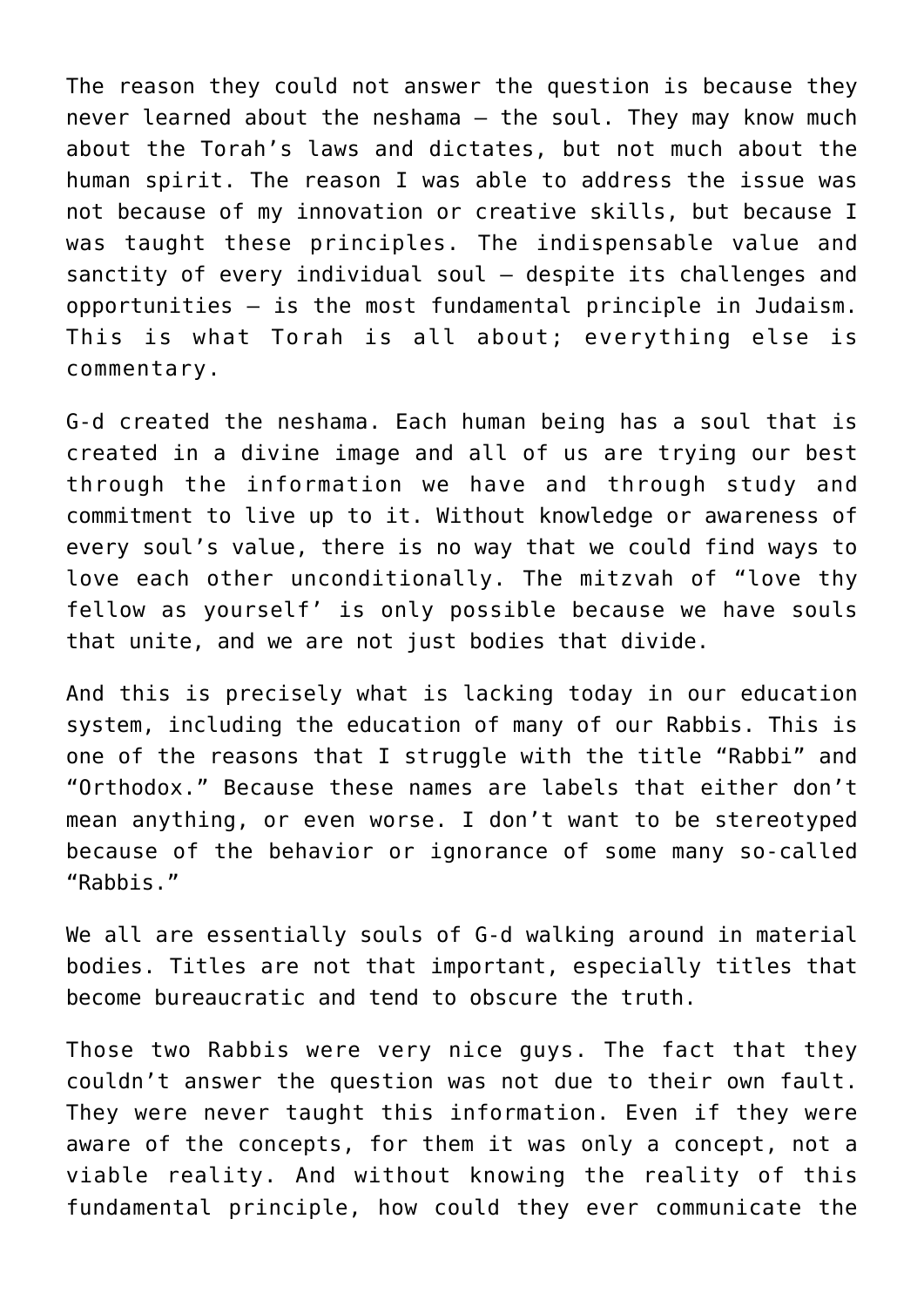message of Torah to unaffiliated 90% (or whatever number it is) of the Jewish people. The answer is they don't communicate it! They may communicate it to the other ten percent, their constituents, but this inherently creates an immediate separation between 'us and them,' so to speak, between this group and that group, because there is no spiritual common denominator communication between different types of Jews. Everyone is going their own way, completely oblivious that we are all interdependent souls, and each of us is incomplete without the other souls.

I repeat again: The only way to bridge and unite diverse people is through recognizing the sanctity and indispensability of each individual soul, regardless of background.

Last week I wrote about a foolproof method to determine the status of your Rabbi by asking him for his sources. In the same vein, if you want to have a good understanding of any Rabbi – and for that matter any scholar – ask him this woman's question: What will happen to the people who transgressed when Moshiach comes?

Let me conclude with the following words: There may be no perfect rabbis today. There may be no perfect synagogues and communities. However, G-d tells us that he does not ask us to accomplish our mission without giving us the abilities to do so. We have everything it takes to fulfill our calling. Therefore, we clearly have the power to search, discover and recognize the appropriate Torah authorities and mentors that will assist us in our life journey.

Remember, we are all in the same boat. We all face challenges of people not living up to the standards of their belief system; we all have experienced hypocrisy and the inevitable disappointments. But we also have been given strength to face these challenges, and we do not come alone. We are like 'midgets' that stand on the shoulders of 'giants' – all the